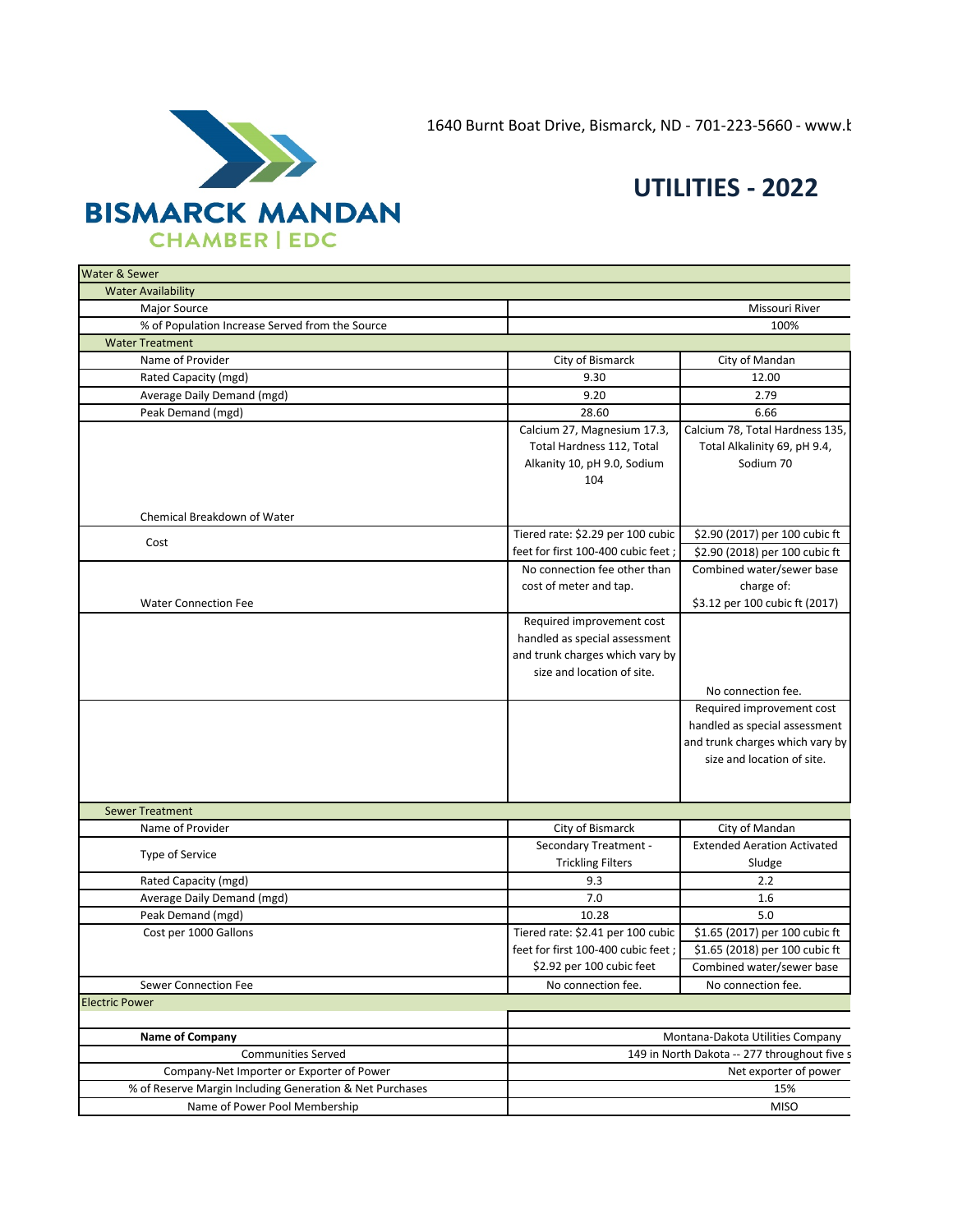| State Electric Power Deregulated (yes or no, if yes provide date of fully<br>effective deregulation) |                         | No                                                                   |  |
|------------------------------------------------------------------------------------------------------|-------------------------|----------------------------------------------------------------------|--|
|                                                                                                      |                         |                                                                      |  |
| <b>General Electric Service - Rate 30</b>                                                            |                         |                                                                      |  |
|                                                                                                      | <b>Demand Component</b> |                                                                      |  |
| <b>Primary Service</b>                                                                               | Winter (Oct - May)      | Summer (June - Sept)                                                 |  |
| (Primary service is applicable to customers that own their own                                       |                         |                                                                      |  |
| transformers, related equipment and distribution facilities                                          | \$11.00 / Kw            | \$14.00 / Kw                                                         |  |
| downstream of the meter, satisfactory to the Company                                                 |                         |                                                                      |  |
| at primary voltages of 2,400 volts or greater)                                                       | <b>GRRR</b>             | <b>GRRR</b>                                                          |  |
|                                                                                                      | $$.55663 /$ Kw          | $$.55663 /$ Kw                                                       |  |
| Basic Service Charge \$100                                                                           | <b>KVAR</b>             | <b>KVAR</b>                                                          |  |
|                                                                                                      | \$3.35                  | \$3.35                                                               |  |
| <b>Secondary Service</b>                                                                             | <b>Demand Component</b> |                                                                      |  |
| Basic Service Charge \$56                                                                            | Winter (Oct - May)      | Summer (June - Sept)                                                 |  |
|                                                                                                      | \$9.50 / Kw             | \$12.50 / Kw                                                         |  |
|                                                                                                      | <b>GRRR</b>             | <b>GRRR</b>                                                          |  |
|                                                                                                      | $$.55663 /$ Kw          | \$.55663/Kw                                                          |  |
|                                                                                                      |                         |                                                                      |  |
| <b>Natural Gas</b>                                                                                   |                         |                                                                      |  |
| Name of Provider                                                                                     |                         | Montana-Dakota Utilities Company                                     |  |
| Average Cost for Industrial Users (\$ per mcf)                                                       |                         | \$0.668/dk - plus cost of gas (2019 Avg was \$2.61/dk) and base rate |  |
| <b>Firm Contract Rates</b>                                                                           |                         | \$0.811/dk - plus cost of gas (2019 Avg was \$3.79/dk) and base rate |  |
| Interruptible Service Rates                                                                          |                         | \$1.063/dk - plus cost of gas (2016 Avg was \$2.61/dk) and base rate |  |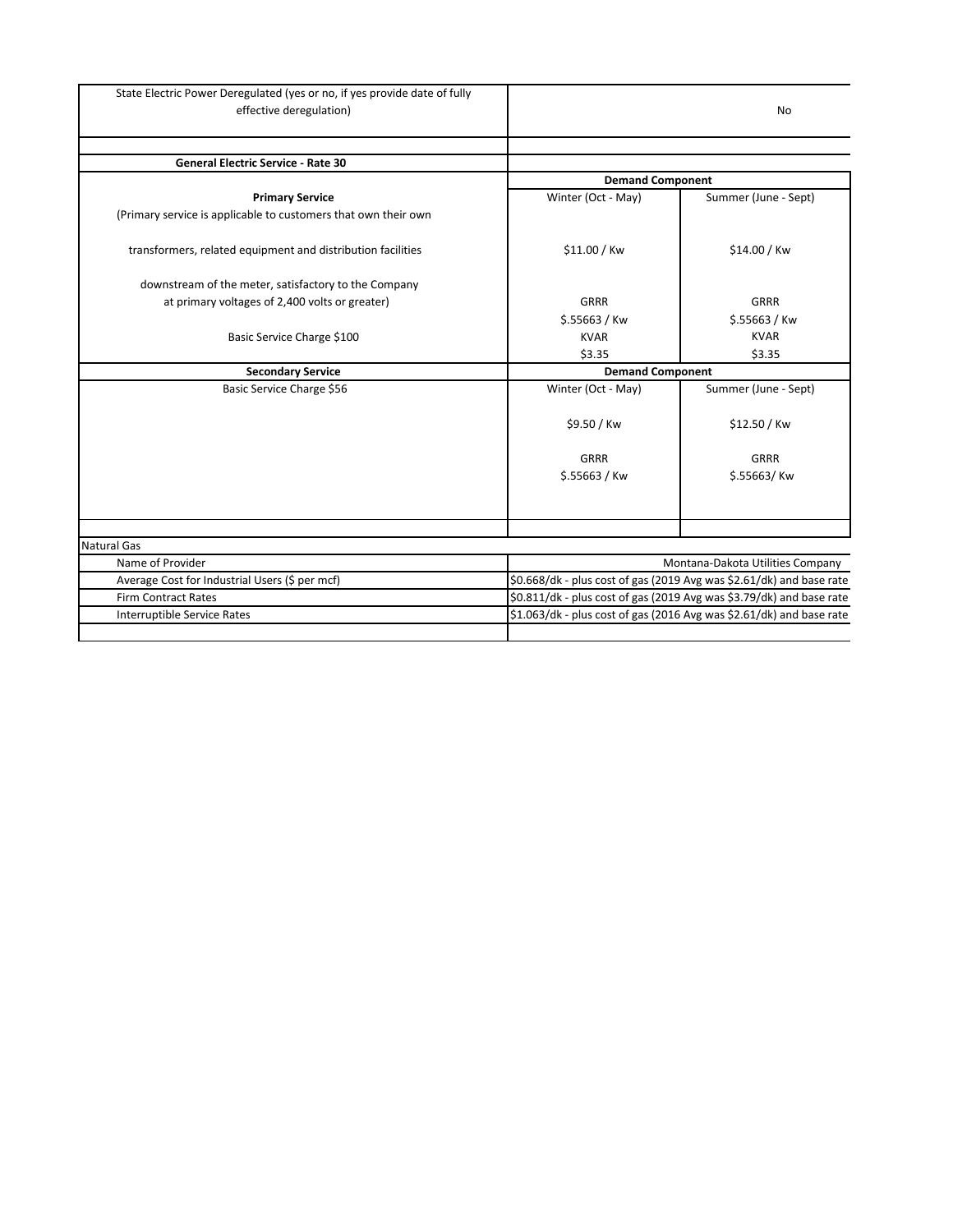## oismarckmandanedc.com